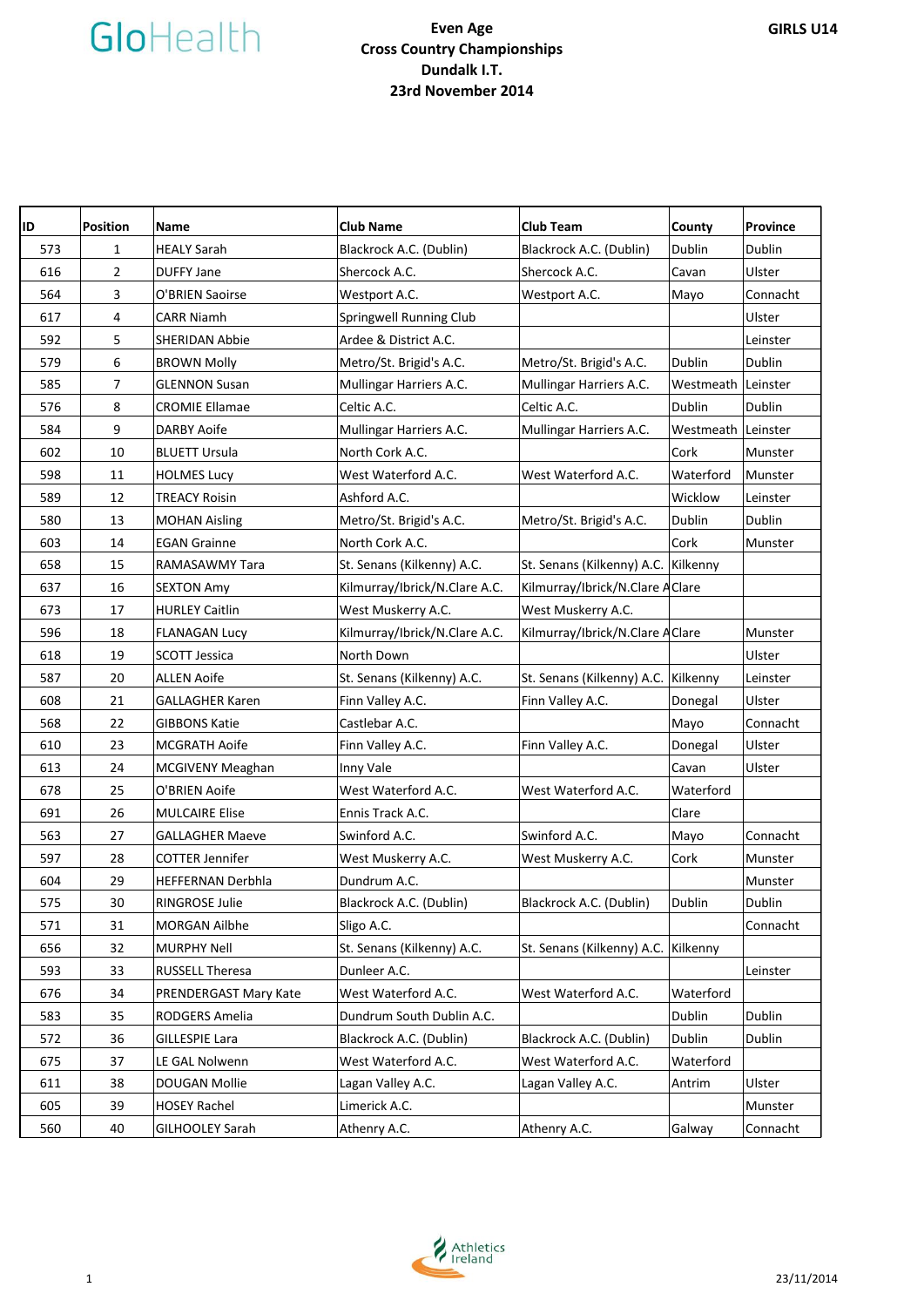| ID   | <b>Position</b> | Name                    | <b>Club Name</b>           | <b>Club Team</b>           | County    | <b>Province</b> |
|------|-----------------|-------------------------|----------------------------|----------------------------|-----------|-----------------|
| 682  | 41              | <b>GORMLEY Naoise</b>   | Lagan Valley A.C.          |                            | Antrim    |                 |
| 578  | 42              | <b>CORCORAN Chloe</b>   | Celtic A.C.                | Celtic A.C.                |           | Dublin          |
| 645  | 43              | <b>SENIOR Sophie</b>    | Lagan Valley A.C.          | Lagan Valley A.C.          | Antrim    |                 |
| 599  | 44              | <b>LILLIS Sinead</b>    | Kilmihil A.C.              |                            | Clare     | Munster         |
| 669  | 45              | <b>RYAN Ellen</b>       | Thomastown A.C.            | Thomastown A.C.            | Kilkenny  |                 |
| 699  | 46              | O'KEEFFE Lucy           | Youghal A.C.               |                            | Cork      |                 |
| 648  | 47              | <b>FIDGEON Jennifer</b> | Mullingar Harriers A.C.    | Mullingar Harriers A.C.    | Westmeath |                 |
| 666  | 48              | O'KEEFFE Ciara          | Thomastown A.C.            | Thomastown A.C.            | Kilkenny  |                 |
| 570  | 49              | <b>MCHALE Rebekah</b>   | Lake District Athletics    |                            | Mayo      | Connacht        |
| 607  | 50              | <b>COLEMAN Emma</b>     | Newport A.C.               |                            |           | Munster         |
| 692  | 51              | UGWUERA Chisom          | Ennis Track A.C.           |                            | Clare     |                 |
| 594  | 52              | <b>REILLY Petra</b>     | Dunshaughlin A.C.          |                            |           | Leinster        |
| 614  | 53              | <b>CORCORAN Aine</b>    | Shercock A.C.              | Shercock A.C.              | Cavan     | Ulster          |
| 590  | 54              | O'LOAN Sadbh            | Bray Runners A.C.          |                            | Wicklow   | Leinster        |
| 650  | 55              | <b>GREENE Elysia</b>    | Mullingar Harriers A.C.    | Mullingar Harriers A.C.    | Westmeath |                 |
| 672  | 56              | <b>KELLEHER Sarah</b>   | West Muskerry A.C.         | West Muskerry A.C.         | Cork      |                 |
| 591  | 57              | O'CONNOR Sarah          | Greystones & District A.C. |                            | Wicklow   | Leinster        |
| 606  | 58              | <b>BUTLER Rachel</b>    | Moyne A.C.                 |                            |           | Munster         |
| 695  | 59              | <b>MULCAHY Grainne</b>  | Bandon A.C.                |                            | Cork      |                 |
| 588  | 60              | Ó CUILL Aoife           | St. Coca's A.C.            |                            | Kildare   | Leinster        |
| 696  | 61              | TUTHILL Olivia          | Bandon A.C.                |                            | Cork      |                 |
| 715  | 62              | <b>MCGUIRE Hannah</b>   | Ferrybank A.C.             |                            | Waterford |                 |
| 577  | 63              | <b>MEDGYESY Dora</b>    | Celtic A.C.                | Celtic A.C.                | Dublin    | Dublin          |
| 626  | 64              | PEPPARD Libby           | Celtic A.C.                | Celtic A.C.                |           |                 |
| 569  | 65              | <b>FORDE Zoe</b>        | Claremorris A.C.           |                            | Mayo      | Connacht        |
| 718  | 66              | <b>MCGLYNN Emer</b>     | Waterford A.C.             | Waterford A.C.             | Waterford |                 |
| 693  | 66              | <b>GARRY Aine</b>       | Fergus A.C.                |                            | Clare     |                 |
| 581  | 67              | <b>WARD Rebecca</b>     | Metro/St. Brigid's A.C.    | Metro/St. Brigid's A.C.    | Dublin    | Dublin          |
| 612  | 68              | <b>WALLACE Rebecca</b>  | North Belfast Harriers     |                            | Antrim    | Ulster          |
| 667  | 69              | O'KEEFFE Orla           | Thomastown A.C.            | Thomastown A.C.            | Kilkenny  |                 |
| 719  | 70              | <b>MCGUIRE Lindsey</b>  | Waterford A.C.             | Waterford A.C.             | Waterford |                 |
| 615  | 71              | <b>DRURY Jayne</b>      | Shercock A.C.              | Shercock A.C.              | Cavan     | Ulster          |
| 631  | 72              | <b>MCDAID Lauren</b>    | Finn Valley A.C.           | Finn Valley A.C.           | Donegal   |                 |
| 661  | 73              | PHILLIPS Ilana          | Swinford A.C.              | Swinford A.C.              | Mayo      |                 |
| 657  | 74              | PHELAN Ainem            | St. Senans (Kilkenny) A.C. | St. Senans (Kilkenny) A.C. | Kilkenny  |                 |
| 1045 | 75              | <b>MURPHY Emily</b>     | Celtic A.C.                | Celtic A.C.                |           |                 |
| 627  | 76              | PETIT Anna              | Celtic A.C.                | Celtic A.C.                |           |                 |
| 609  | 77              | JANSEN Daniella         | Finn Valley A.C.           | Finn Valley A.C.           | Donegal   | Ulster          |
| 707  | 78              | <b>HAYES Caragh</b>     | Le Cheile A.C.             |                            | Kildare   |                 |
| 716  | 79              | CAULFIELD Emma          | Waterford A.C.             | Waterford A.C.             | Waterford |                 |

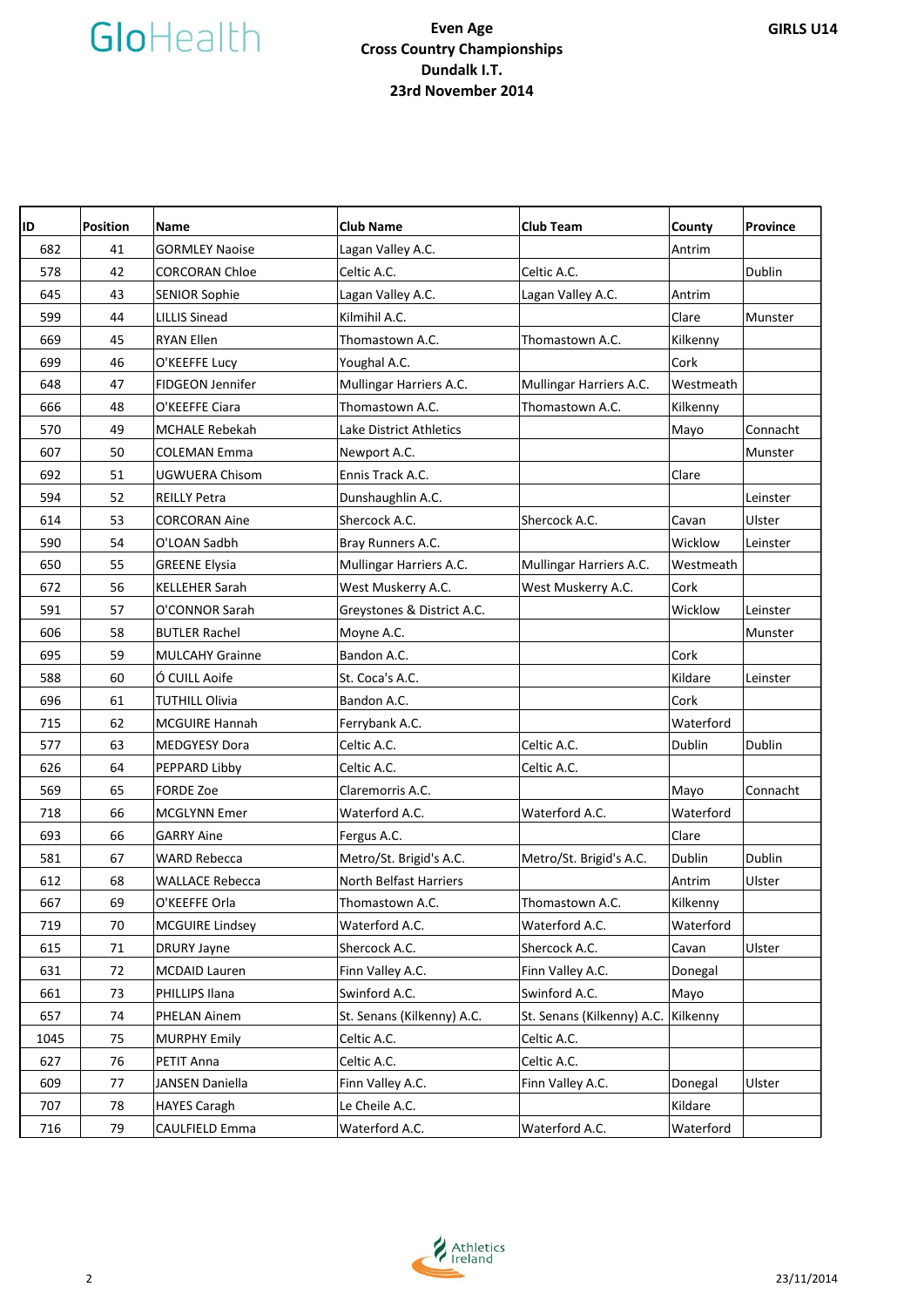| ID  | <b>Position</b> | Name                     | <b>Club Name</b>              | <b>Club Team</b>                 | County    | <b>Province</b> |
|-----|-----------------|--------------------------|-------------------------------|----------------------------------|-----------|-----------------|
| 638 | 80              | <b>SHANNON Hannah</b>    | Kilmurray/Ibrick/N.Clare A.C. | Kilmurray/Ibrick/N.Clare A Clare |           |                 |
| 620 | 81              | <b>BROGAN Katie</b>      | Athenry A.C.                  | Athenry A.C.                     | Galway    |                 |
| 706 | 82              | <b>ASPELL Molly</b>      | Crookstown Millview A.C.      |                                  | Kildare   |                 |
| 566 | 83              | <b>HUGHES Rachael</b>    | Craughwell A.C.               |                                  | Galway    | Connacht        |
| 644 | 84              | <b>MALONEY Libby</b>     | Lagan Valley A.C.             | Lagan Valley A.C.                | Antrim    |                 |
| 643 | 85              | <b>EDGAR Khara</b>       | Lagan Valley A.C.             | Lagan Valley A.C.                | Antrim    |                 |
| 562 | 86              | <b>LANGAN Eadaoin</b>    | Galway City Harriers A.C.     | Galway City Harriers A.C.        | Galway    | Connacht        |
| 728 | 87              | <b>RAFTER Eve</b>        | Inbhear Dee A.C.              |                                  | Wicklow   |                 |
| 713 | 88              | <b>CUMMINS Isabelle</b>  | Ferrybank A.C.                |                                  | Waterford |                 |
| 601 | 89              | WHEELER Nessa            | Carriag-Na-Bhfear A.C.        |                                  | Cork      | Munster         |
| 574 | 90              | KYNE Lina                | Blackrock A.C. (Dublin)       | Blackrock A.C. (Dublin)          | Dublin    | Dublin          |
| 668 | 91              | O'KEEFFE Sinead          | Thomastown A.C.               | Thomastown A.C.                  | Kilkenny  |                 |
| 701 | 92              | <b>TREARTY Molly</b>     | Cranford A.C.                 |                                  | Donegal   |                 |
| 642 | 93              | <b>DOUGAN Harriet</b>    | Lagan Valley A.C.             | Lagan Valley A.C.                | Antrim    |                 |
| 689 | 94              | <b>HILL Danielle</b>     | Shercock A.C.                 | Shercock A.C.                    | Cavan     |                 |
| 712 | 95              | <b>BOYLE Emily</b>       | Lake District Athletics       |                                  | Mayo      |                 |
| 619 | 96              | <b>MCANESPIE Aisling</b> | Glaslough Harriers A.C.       |                                  |           | Ulster          |
| 649 | 97              | <b>GLENNON Sarah</b>     | Mullingar Harriers A.C.       | Mullingar Harriers A.C.          | Westmeath |                 |
| 561 | 98              | <b>GERAGHTY Laoise</b>   | Galway City Harriers A.C.     | Galway City Harriers A.C.        | Galway    | Connacht        |
| 722 | 99              | <b>MULVIHILL Roisin</b>  | Athlone I.T. A.C.             |                                  | Westmeath |                 |
| 709 | 100             | <b>MCEVOY Annie</b>      | Kilkenny City Harriers A.C.   |                                  | Kilkenny  |                 |
| 665 | 101             | <b>YEATES Emily</b>      | Swinford A.C.                 | Swinford A.C.                    |           |                 |
| 697 | 102             | <b>COFFEY Orla</b>       | Carriag-Na-Bhfear A.C.        |                                  | Cork      |                 |
| 567 | 103             | <b>COLLERAN Roisin</b>   | East Galway A.C.              |                                  | Galway    | Connacht        |
| 664 | 104             | MORAN Nicole             | Swinford A.C.                 | Swinford A.C.                    |           |                 |
| 730 | 105             | <b>RYAN Mia</b>          | Inbhear Dee A.C.              |                                  | Wicklow   |                 |
| 674 | 106             | <b>MAHER Annie</b>       | West Muskerry A.C.            | West Muskerry A.C.               |           |                 |
| 565 | 107             | O'RIAIN Anna             | Westport A.C.                 | Westport A.C.                    | Mayo      | Connacht        |
| 694 | 108             | <b>MCNAMARA Ella</b>     | St. Cronans A.C.              |                                  | Clare     |                 |
| 711 | 109             | <b>MILLS Bridget</b>     | Ballina A.C.                  |                                  | Mayo      |                 |
| 721 | 110             | <b>GAVIN Lisa</b>        | Athlone I.T. A.C.             |                                  | Westmeath |                 |
| 586 | 111             | MCLOUGHLIN Hazel         | Naas A.C.                     | Naas A.C.                        | Kildare   | Leinster        |
| 705 | 112             | O'TOOLE Elena            | Celbridge A.C.                |                                  | Kildare   |                 |
| 662 | 113             | <b>KELLY Sian</b>        | Swinford A.C.                 | Swinford A.C.                    |           |                 |
| 629 | 114             | <b>GALLAGHER Sinead</b>  | Finn Valley A.C.              | Finn Valley A.C.                 | Donegal   |                 |
| 688 | 115             | <b>GLYNN Emma</b>        | Shercock A.C.                 | Shercock A.C.                    | Cavan     |                 |
| 663 | 116             | <b>MCCANN Niamh</b>      | Swinford A.C.                 | Swinford A.C.                    |           |                 |
| 700 | 117             | <b>GILES Rionach</b>     | Cranford A.C.                 |                                  | Donegal   |                 |
| 729 | 118             | RYAN Jessica             | Inbhear Dee A.C.              |                                  | Wicklow   |                 |
| 630 | 119             | <b>KELLY Zoe</b>         | Finn Valley A.C.              | Finn Valley A.C.                 | Donegal   |                 |

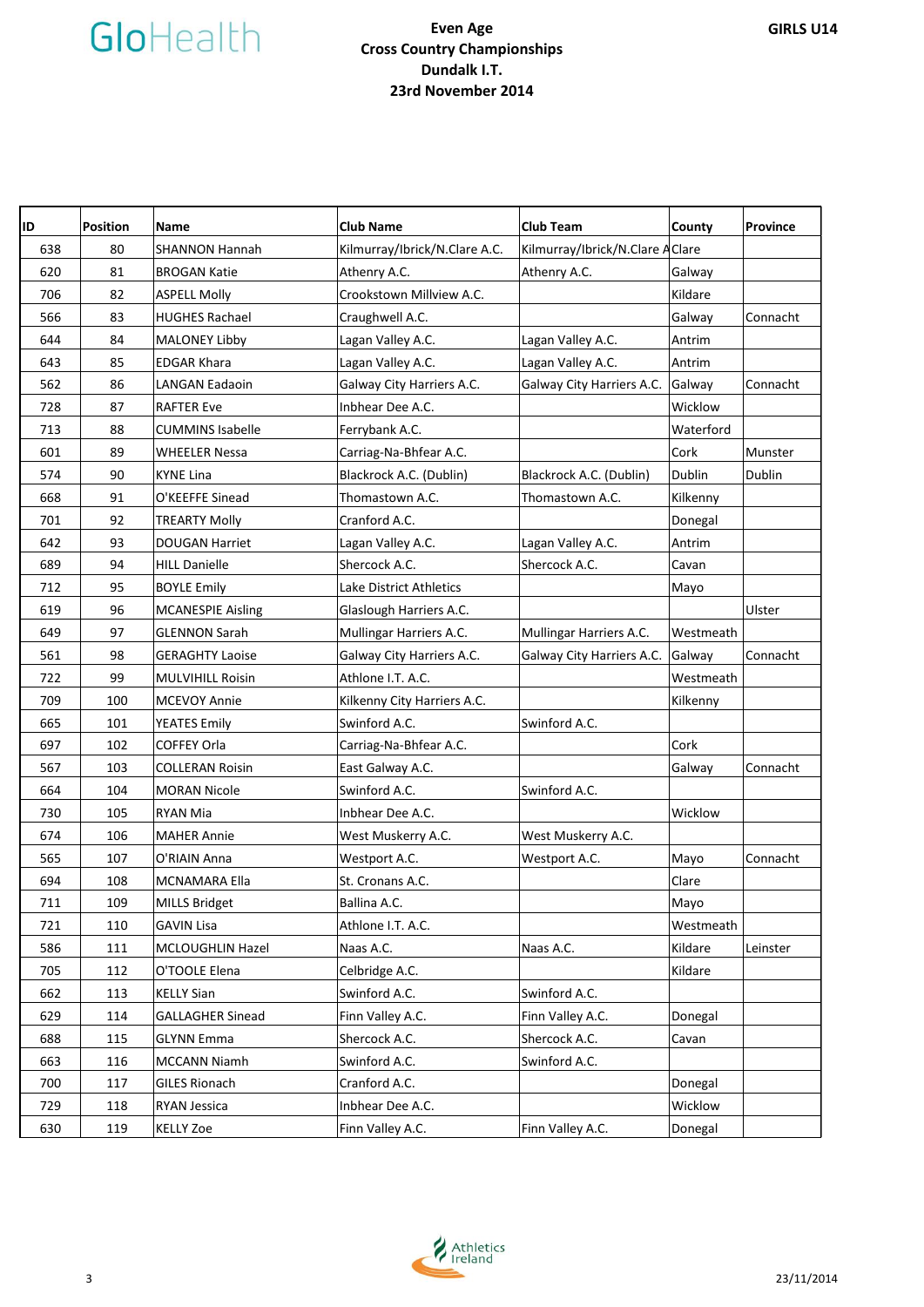| ID  | <b>Position</b> | <b>Name</b>                   | <b>Club Name</b>              | <b>Club Team</b>                 | County        | <b>Province</b> |
|-----|-----------------|-------------------------------|-------------------------------|----------------------------------|---------------|-----------------|
| 685 | 120             | <b>GANNON Marykate</b>        | Annalee A.C.                  |                                  | Cavan         |                 |
| 726 | 121             | NICHOLSON Sophie              | Greystones & District A.C.    |                                  | Wicklow       |                 |
| 624 | 122             | <b>DOYLE Claire</b>           | Blackrock A.C. (Dublin)       | Blackrock A.C. (Dublin)          |               |                 |
| 727 | 123             | <b>HITCHEN Zara</b>           | Inbhear Dee A.C.              |                                  | Wicklow       |                 |
| 687 | 124             | O'REILLY Blathnaid            | Annalee A.C.                  |                                  | Cavan         |                 |
| 698 | 125             | MITCHELL Aoife                | Midleton A.C.                 |                                  | Cork          |                 |
| 725 | 126             | <b>LAWLESS Katie</b>          | Greystones & District A.C.    |                                  | Wicklow       |                 |
| 636 | 127             | LYNCH Grainne                 | Kilmurray/Ibrick/N.Clare A.C. | Kilmurray/Ibrick/N.Clare A Clare |               |                 |
|     |                 |                               |                               |                                  |               |                 |
| 708 | 128             | <b>CAHALAN Aoife</b>          | Castlecomer A.C.              |                                  | Kilkenny      |                 |
| 679 | 129             | <b>BRUTON Briana</b>          | Westport A.C.                 | Westport A.C.                    |               |                 |
| 621 | 130             | <b>DEELEY Aoibhe</b>          | Athenry A.C.                  | Athenry A.C.                     | Galway        |                 |
| 654 | 131             | <b>GORMLEY Mallaidh</b>       | Naas A.C.                     | Naas A.C.                        | Kildare       |                 |
| 625 | 132             | <b>FLAHERTY Sarah</b>         | Blackrock A.C. (Dublin)       | Blackrock A.C. (Dublin)          |               |                 |
| 717 | 133             | <b>DUFFIN Anna</b>            | Waterford A.C.                | Waterford A.C.                   | Waterford     |                 |
| 653 | 134             | FLYNN Maria                   | Naas A.C.                     | Naas A.C.                        | Kildare       |                 |
| 720 | 135             | <b>CAMPBELL Aoife</b>         | Athlone I.T. A.C.             |                                  | Westmeath     |                 |
| 659 | 136             | <b>FINN Shauna</b>            | St. Senans (Kilkenny) A.C.    | St. Senans (Kilkenny) A.C.       |               |                 |
| 690 | 137             | PIENNAAR Rebecca              | Shercock A.C.                 | Shercock A.C.                    | Cavan         |                 |
| 652 | 138             | <b>FLYNN Kate</b>             | Naas A.C.                     | Naas A.C.                        | Kildare       |                 |
| 622 | 139             | <b>HENNESSY Caoilfhinn</b>    | Athenry A.C.                  | Athenry A.C.                     | Galway        |                 |
| 704 | 140             | <b>NEE Elaine</b>             | Club Lúthchleas Chonamara     |                                  | Galway        |                 |
| 680 | 141             | <b>MORAN Kate</b>             | Westport A.C.                 | Westport A.C.                    |               |                 |
|     | 142             | O'REILLY Dearbhla             | Thomastown A.C.               | Thomastown A.C.                  |               |                 |
| 670 |                 |                               |                               |                                  |               |                 |
| 681 | 143             | <b>STAUNTON Sarah</b>         | Westport A.C.                 | Westport A.C.                    |               |                 |
| 677 | 144             | <b>HALLAHAN Hannah</b>        | West Waterford A.C.           | West Waterford A.C.              |               |                 |
| 686 | 145             | <b>MCNAMARA Doireann</b>      | Annalee A.C.                  |                                  | Cavan         |                 |
|     |                 | <b>Club Team Points</b>       |                               |                                  |               |                 |
|     | Place           | Club                          | <b>Positions</b>              |                                  | <b>Points</b> |                 |
|     | $\mathbf{1}$    | West Waterford A.C.           | 11, 25, 34, 37                |                                  | 107           |                 |
|     | $\mathbf 2$     | Mullingar Harriers A.C.       | 7, 9, 47, 55                  |                                  | 118           |                 |
|     | 3               | St. Senans (Kilkenny) A.C.    | 15, 20, 32, 74                |                                  | 141           |                 |
|     | 4               | Blackrock A.C. (Dublin)       | 1, 30, 36, 90                 |                                  | 157           |                 |
|     | 5               | Celtic A.C.                   | 8, 42, 63, 64                 |                                  | 177           |                 |
|     | 6               | Finn Valley A.C.              | 21, 23, 72, 77                |                                  | 193           |                 |
|     | $\overline{7}$  | West Muskerry A.C.            | 17, 28, 56, 106               |                                  | 207           |                 |
|     | 8               | Shercock A.C.                 | 2, 53, 71, 94                 |                                  | 220           |                 |
|     | 9               | Kilmurray/Ibrick/N.Clare A.C. | 16, 18, 80, 127               |                                  | 241           |                 |
|     | 10              | Lagan Valley A.C.             | 38, 43, 84, 85                |                                  | 250           |                 |
|     | 11              | Thomastown A.C.               | 45, 48, 69, 91                |                                  | 253           |                 |
|     | 12              | Swinford A.C.                 | 27, 73, 101, 104              |                                  | 305           |                 |
|     | 13              | Waterford A.C.                | 66, 70, 79, 133               |                                  | 348           |                 |
|     | 14              | Westport A.C.                 | 3, 107, 129, 141              |                                  | 380           |                 |
|     | 15              | Athenry A.C.                  | 40, 81, 130, 139              |                                  | 390           |                 |